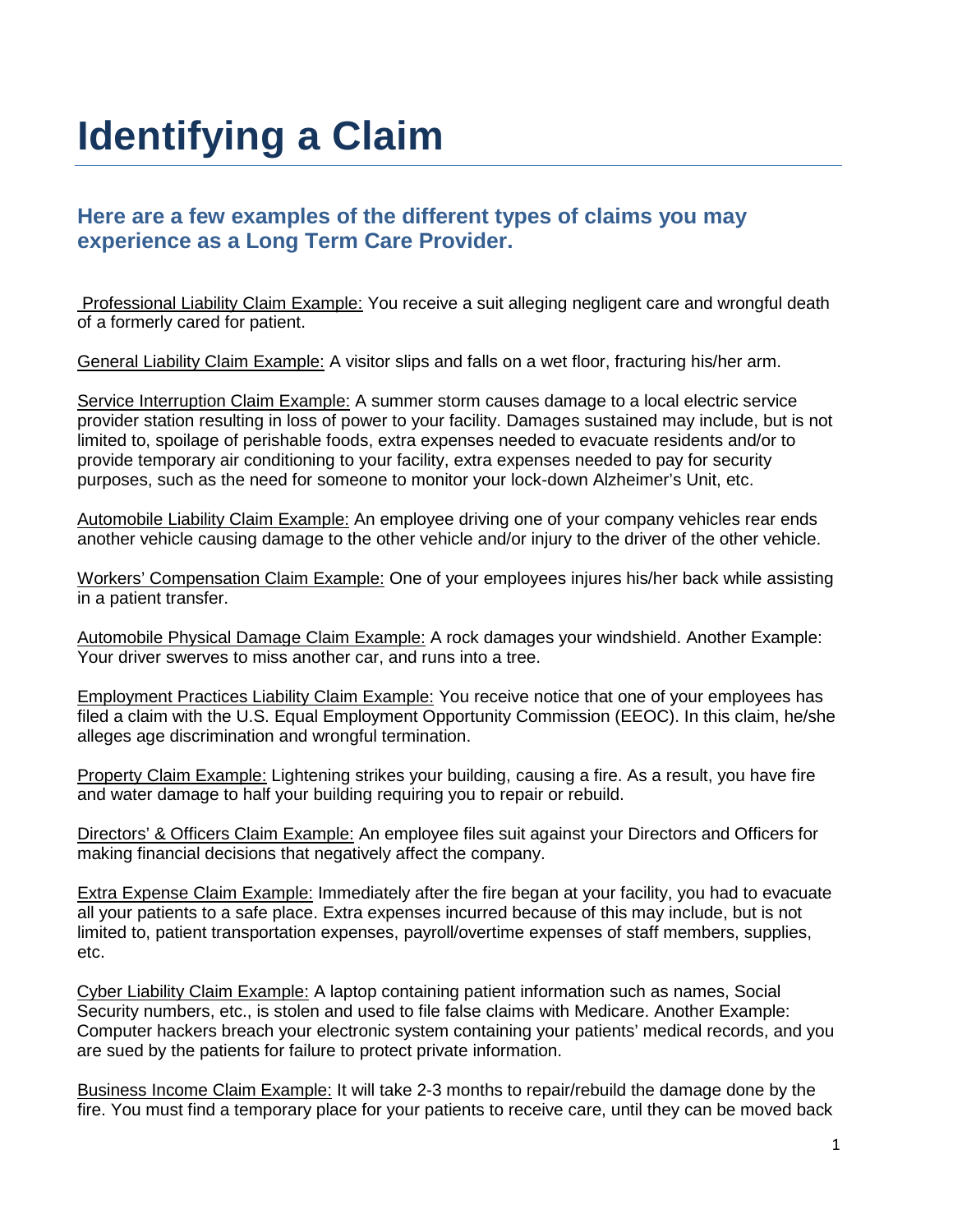to your facility. Your patients have to be moved to a temporary facility 50 miles away in another town. You suffer business income loss because you are unable to fill some of the empty beds you had available at the time of the fire. You may also suffer business income loss because some families will want to discharge their loved ones from your care and move them to a facility closer to home.

Pollution Claim Example: One of your employees disposes of several sharps waste containers into the dumpster instead of the designated/locked infectious waste container. The dumpster containing the sharps waste was picked up and taken to a local landfill, where it was found that one of the sharps containers was crushed causing contamination to the site. The site required excavation in which about 10 tons of waste was removed. A claim is filed against you for excavation costs.

# **How Do I Know When To Report A Potential Liability Claim?**

Please note that most liability insurance contracts also require reporting of all potential claims (including medical records requests that you believe could develop into a claim at a later date) as soon as practicable.

#### **The Following Are Examples Of Incidents That May Be Reportable:**

- A patient falls while an employee is assisting the patient to ambulate to another room, or attempting to transfer to bed, wheelchair or toilet. The patient is taken by ambulance to the E R with a broken hip.
- A mis-dosage of medication is given by an employee, which causes the patient to be rushed to the hospital for emergency care.
- You receive a letter from an attorney representing a patient alleging that you negligently cared for the patient.
- You are served with a formal complaint or lawsuit regarding the care given to the patient.
- The patient or patient's family alleges negligent care and threatens to retain an attorney, or threatens to report alleged negligent care to a federal or state agency or to the press.
- Suspected physical abuse or neglect of a resident.
- Attempted or actual suicide by resident, visitor, or staff
- Any incident that is highly unusual and/or severe in nature.
- Any incident that may result in a claim.
- Any incident involving injury or death to a visitor.
- Any incident that you believe future litigation is imminent.
- Any medical records request you receive that you believe could result in a claim, a demand for damages, or a lawsuit. (See below for helpful hints in determining whether a medical records request could result in a claim or lawsuit)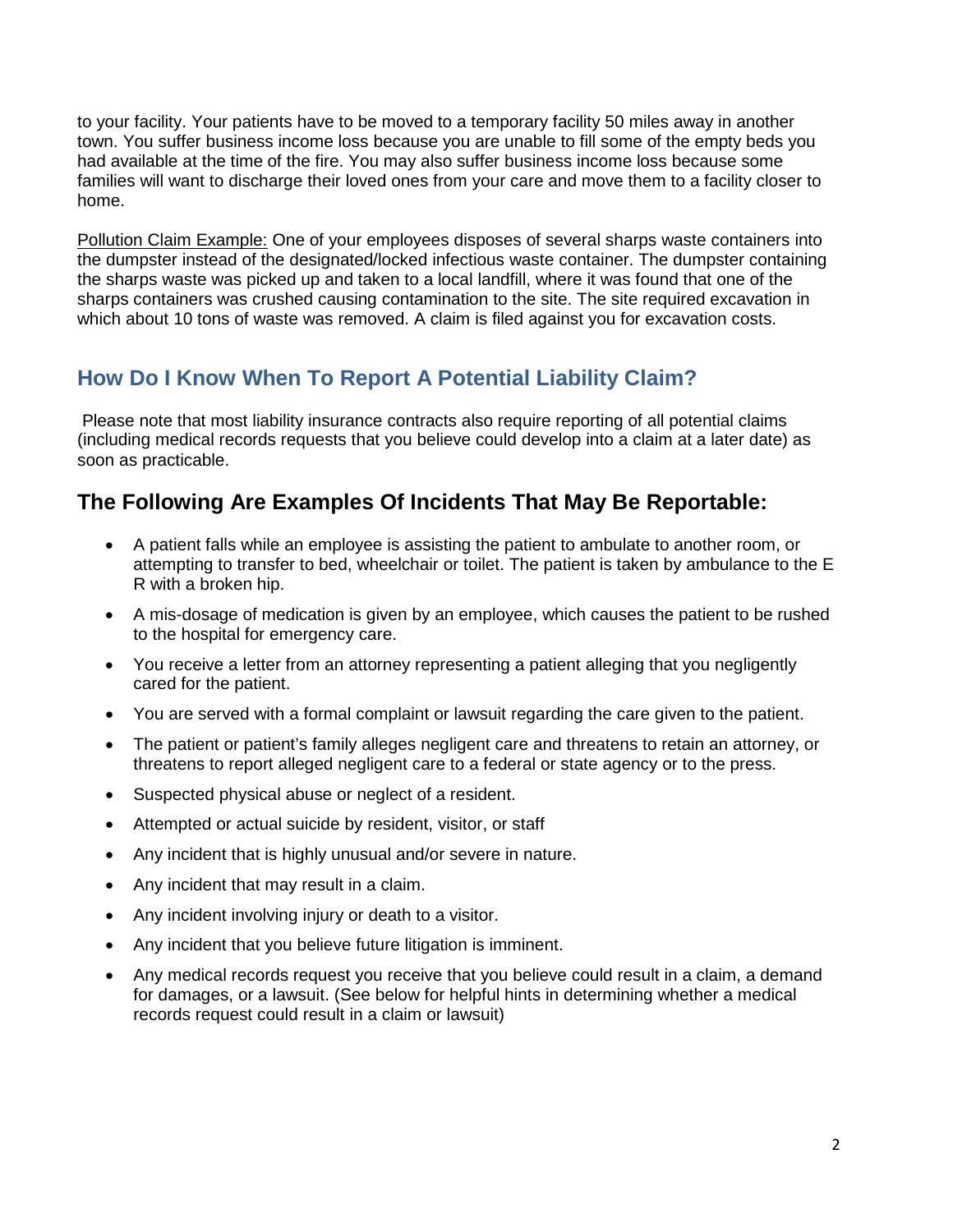### **Medical Records Request: Helpful Hints**

If you answer "yes" to one of the following questions, you should consider reporting this to TIS as soon as practicable.

- Was the request received from an attorney or attorney's office?
- Were there any negative incidents during the patient's stay at the facility?
- Decline in health and sent to the hospital?
- Fall with injury?
- Wound development?
- Elopement?
- Death? How did it occur?
- Have you received any negative feedback from the family?
- Do you have any reason to believe this could result in a claim or lawsuit? How Do I Know If I Have A Claim?

Here are a few examples of the different types of claims you may experience as a Long Term Care Provider.

Professional Liability Claim Example: You receive a suit alleging negligent care and wrongful death of a formerly cared for patient.

General Liability Claim Example: A visitor slips and falls on a wet floor, fracturing his/her arm.

Service Interruption Claim Example: A summer storm causes damage to a local electric service provider station resulting in loss of power to your facility. Damages sustained may include, but is not limited to, spoilage of perishable foods, extra expenses needed to evacuate residents and/or to provide temporary air conditioning to your facility, extra expenses needed to pay for security purposes, such as the need for someone to monitor your lock-down Alzheimer's Unit, etc.

Automobile Liability Claim Example: An employee driving one of your company vehicles rear ends another vehicle causing damage to the other vehicle and/or injury to the driver of the other vehicle.

Workers' Compensation Claim Example: One of your employees injures his/her back while assisting in a patient transfer.

Automobile Physical Damage Claim Example: A rock damages your windshield. Another Example: Your driver swerves to miss another car, and runs into a tree.

Employment Practices Liability Claim Example: You receive notice that one of your employees has filed a claim with the U.S. Equal Employment Opportunity Commission (EEOC). In this claim, he/she alleges age discrimination and wrongful termination.

Property Claim Example: Lightening strikes your building, causing a fire. As a result, you have fire and water damage to half your building requiring you to repair or rebuild.

Directors' & Officers Claim Example: An employee files suit against your Directors and Officers for making financial decisions that negatively affect the company.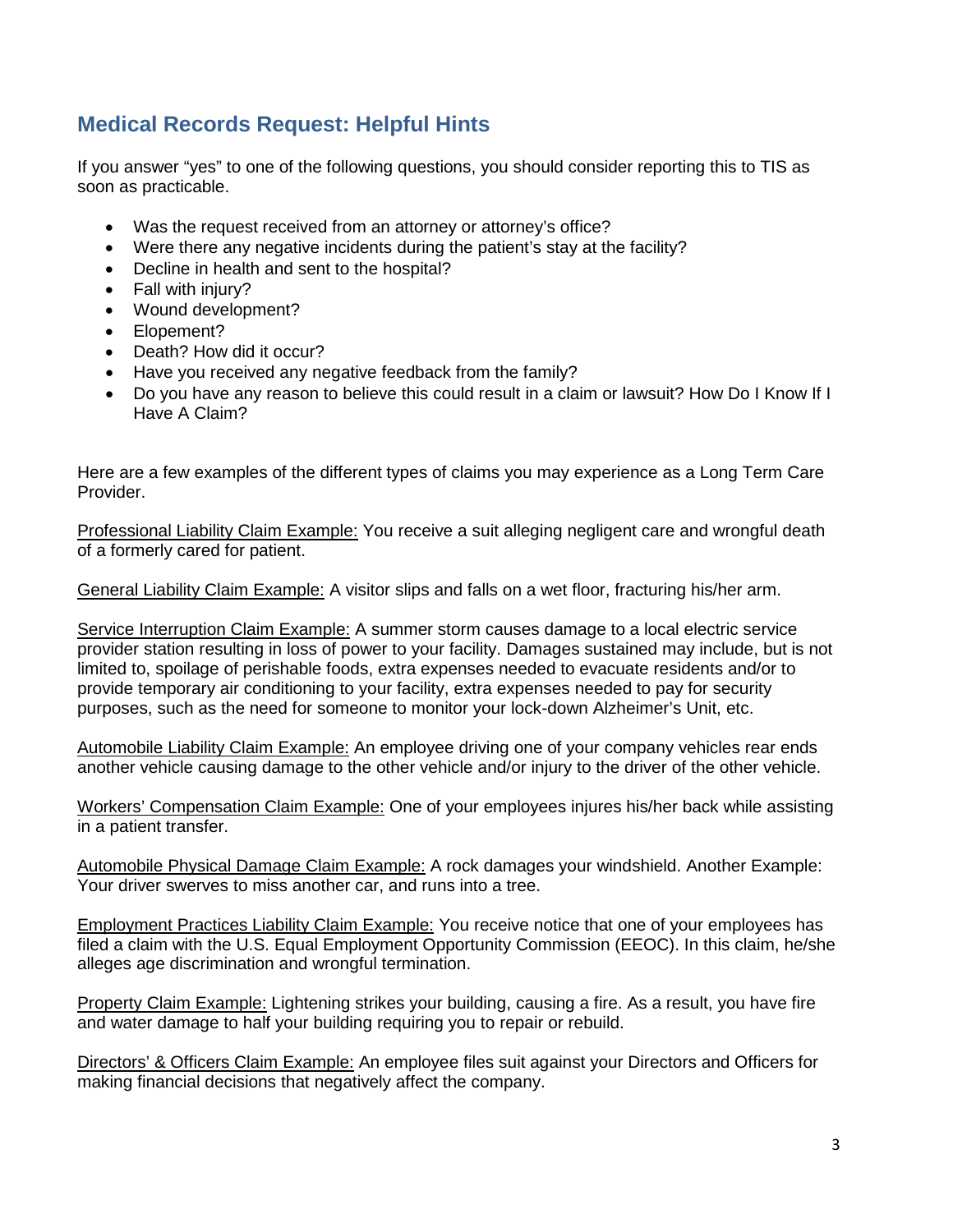Extra Expense Claim Example: Immediately after the fire began at your facility, you had to evacuate all your patients to a safe place. Extra expenses incurred because of this may include, but is not limited to, patient transportation expenses, payroll/overtime expenses of staff members, supplies, etc.

Cyber Liability Claim Example: A laptop containing patient information such as names, Social Security numbers, etc., is stolen and used to file false claims with Medicare. Another Example: Computer hackers breach your electronic system containing your patients' medical records, and you are sued by the patients for failure to protect private information.

Business Income Claim Example: It will take 2-3 months to repair/rebuild the damage done by the fire. You must find a temporary place for your patients to receive care, until they can be moved back to your facility. Your patients have to be moved to a temporary facility 50 miles away in another town. You suffer business income loss because you are unable to fill some of the empty beds you had available at the time of the fire. You may also suffer business income loss because some families will want to discharge their loved ones from your care and move them to a facility closer to home.

Pollution Claim Example: One of your employees disposes of several sharps waste containers into the dumpster instead of the designated/locked infectious waste container. The dumpster containing the sharps waste was picked up and taken to a local landfill, where it was found that one of the sharps containers was crushed causing contamination to the site. The site required excavation in which about 10 tons of waste was removed. A claim is filed against you for excavation costs.

## **How Do I Know When To Report A Potential Liability Claim?**

Please note that most liability insurance contracts also require reporting of all potential claims (including medical records requests that you believe could develop into a claim at a later date) as soon as practicable.

The Following Are Examples Of Incidents That May Be Reportable:

- A patient falls while an employee is assisting the patient to ambulate to another room, or attempting to transfer to bed, wheelchair or toilet.The patient is taken by ambulance to the E R with a broken hip.
- A mis-dosage of medication is given by an employee, which causes the patient to be rushed to the hospital for emergency care.
- You receive a letter from an attorney representing a patient alleging that you negligently cared for the patient.
- You are served with a formal complaint or lawsuit regarding the care given to the patient.
- The patient or patient's family alleges negligent care and threatens to retain an attorney, or threatens to report alleged negligent care to a federal or state agency or to the press.
- Suspected physical abuse or neglect of a resident.
- Attempted or actual suicide by resident, visitor, or staff
- Any incident that is highly unusual and/or severe in nature.
- Any incident that may result in a claim.
- Any incident involving injury or death to a visitor.
- Any incident that you believe future litigation is imminent.